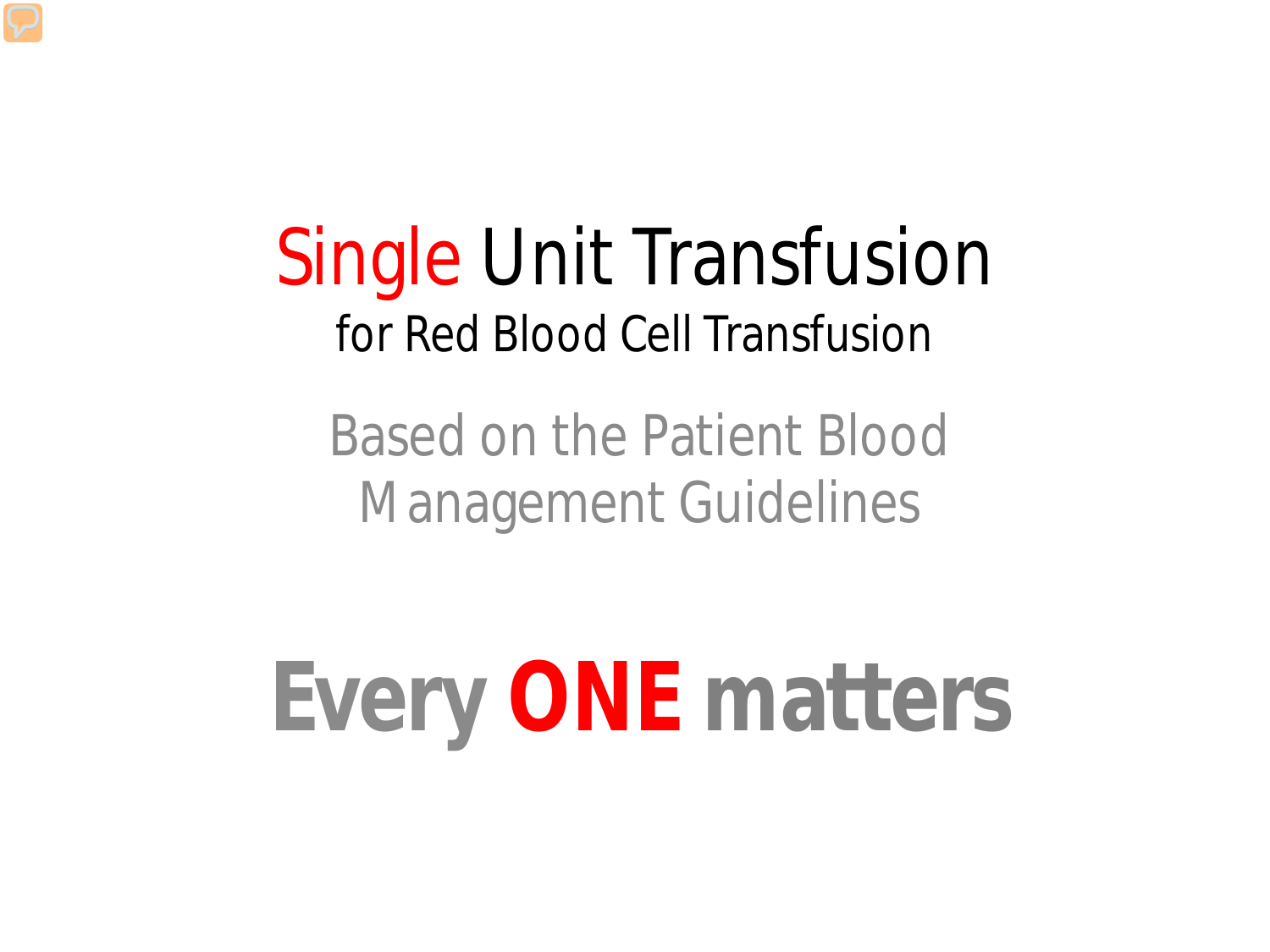### Patient Blood Management Guidelines



#### [www.blood.gov.au](http://www.blood.gov.au/)

[www.blood.gov.au/pbm-guidelines](http://www.blood.gov.au/pbm-guidelines)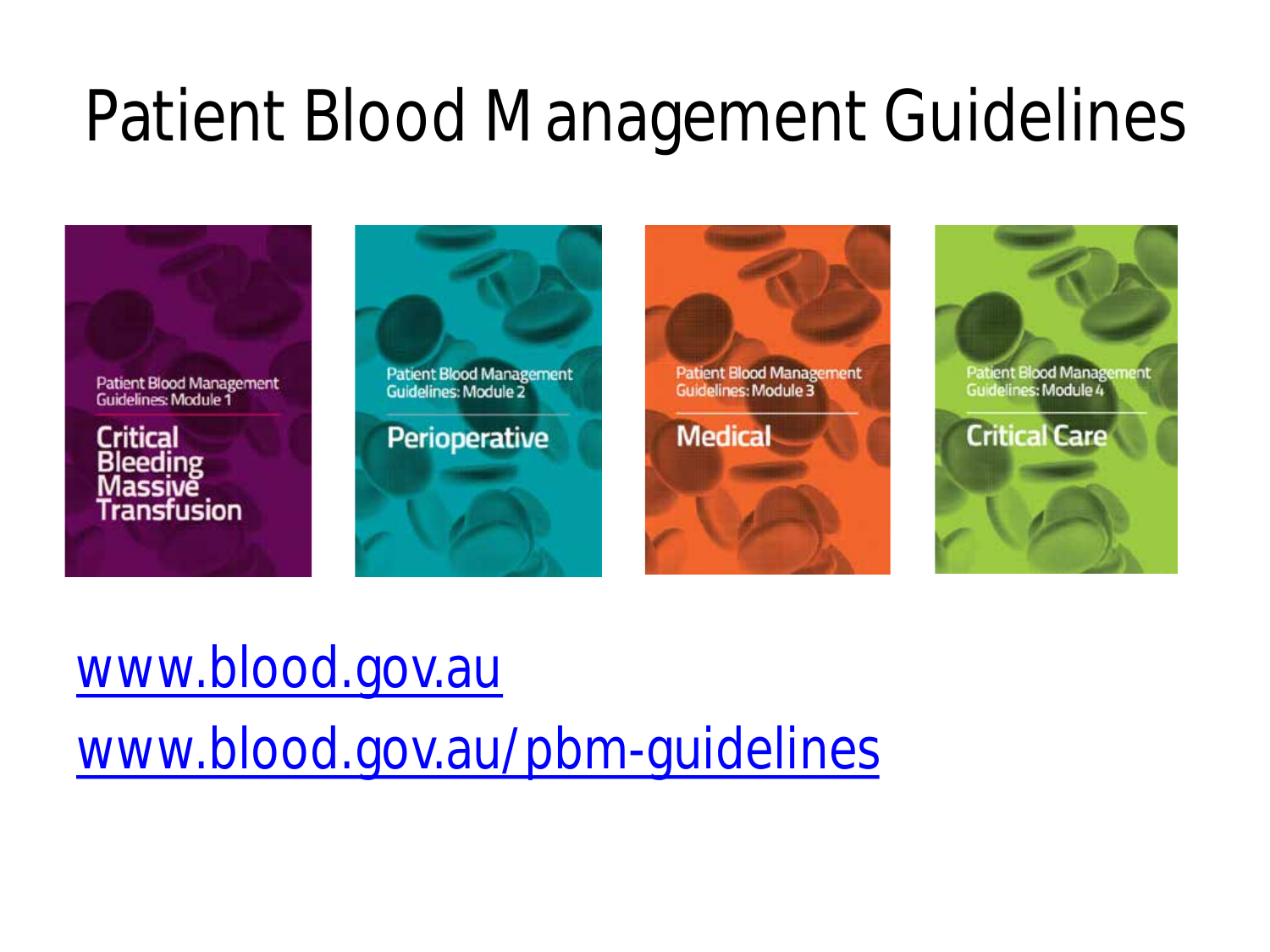## Single Unit Transfusion

#### **WHO**

- The stable, normovolaemic adult inpatient who does NOT have clinically significant bleeding with symptoms of anaemia
- Haemoglobin as defined in the Patient Blood Management Guidelines [www.blood.gov.au/patient-blood-management](http://www.blood.gov.au/patient-blood-management)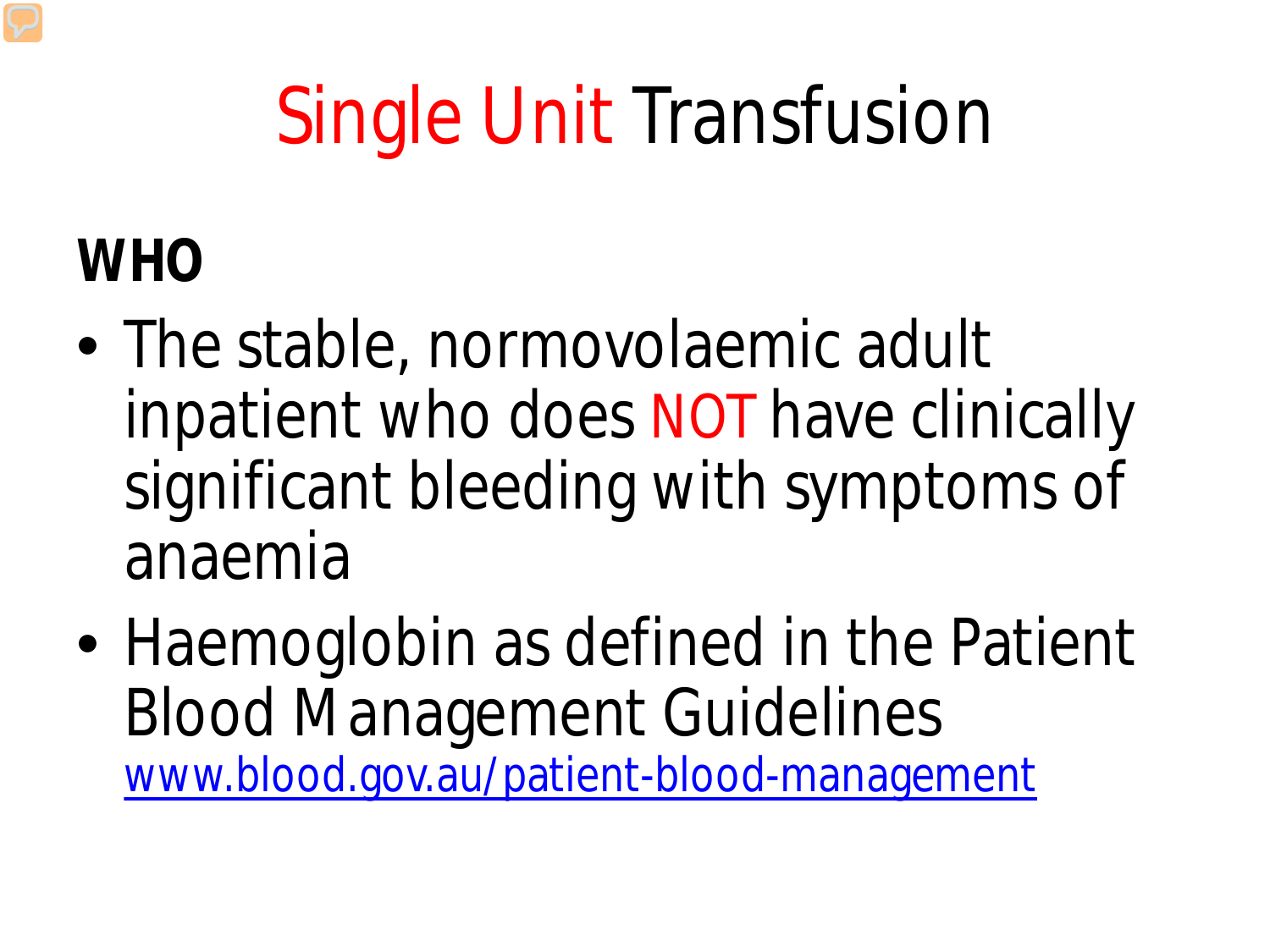## **"Every ONE matters"**

#### **WHAT**

Transfuse one unit, then reassess the patient for clinical symptoms before transfusing another

- –Every unit is a new clinical decision
- –Base decision on patient symptoms, not only on haemoglobin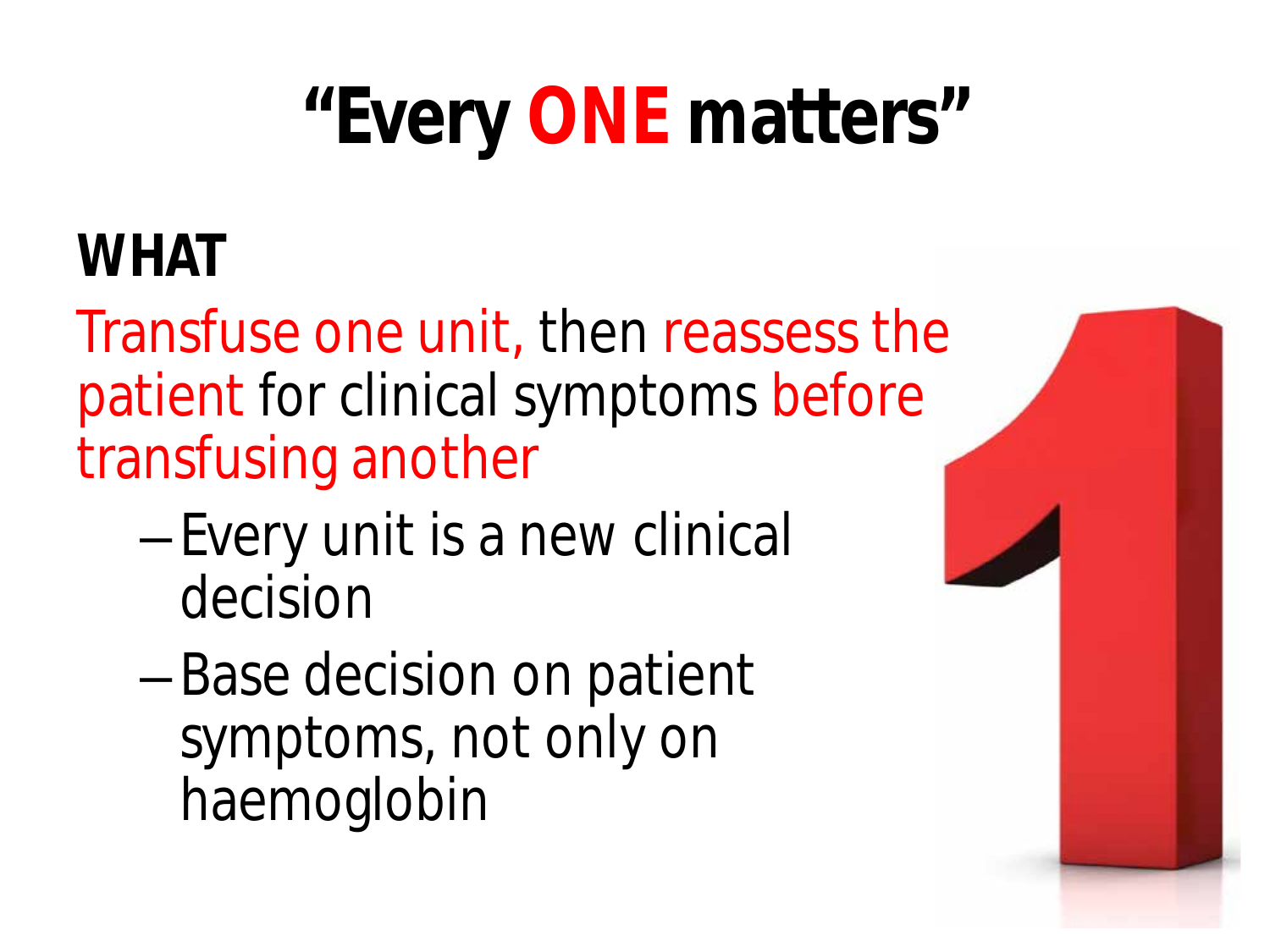## Single Unit Transfusion

#### **WHY**

It is important to align practice with the national Patient Blood Management Guidelines

- Transfusion may be an *independent risk factor* for increased morbidity, mortality and length of stay.
- Potential harm from transfusion is *dose dependent*
- Transfusion is a live tissue transplant

Hofmann, A et al. 2012. Strategies to preempt and reduce the use of blood products: an Australian perspective. *Curr Opin Anesthesiol* 2012, 25:66-73.

The British Committee for Standards in Haematology (2012). Guidelines on the Administration of Blood Components. Addendum to Administration of Blood Components, August 2012 pdf. [http://www.bcshguidelines.com/4\\_HAEMATOLOGY\\_GUIDELINES.html](http://www.bcshguidelines.com/4_HAEMATOLOGY_GUIDELINES.html)

Carson JL et al. 2012. Transfusion thresholds and other strategies for guiding allogeneic red blood cell transfusion – Cochrane Review. *Cochrane Database of Systematic Reviews* 2012: Issue4

Hofmann A, Farmer S, Shander A. 2011. Five Drivers Shifting the paradigm from Product-focused Transfusion Practice to Patient Blood Management" *The Oncologist* 2011;16(suppl 3):3-11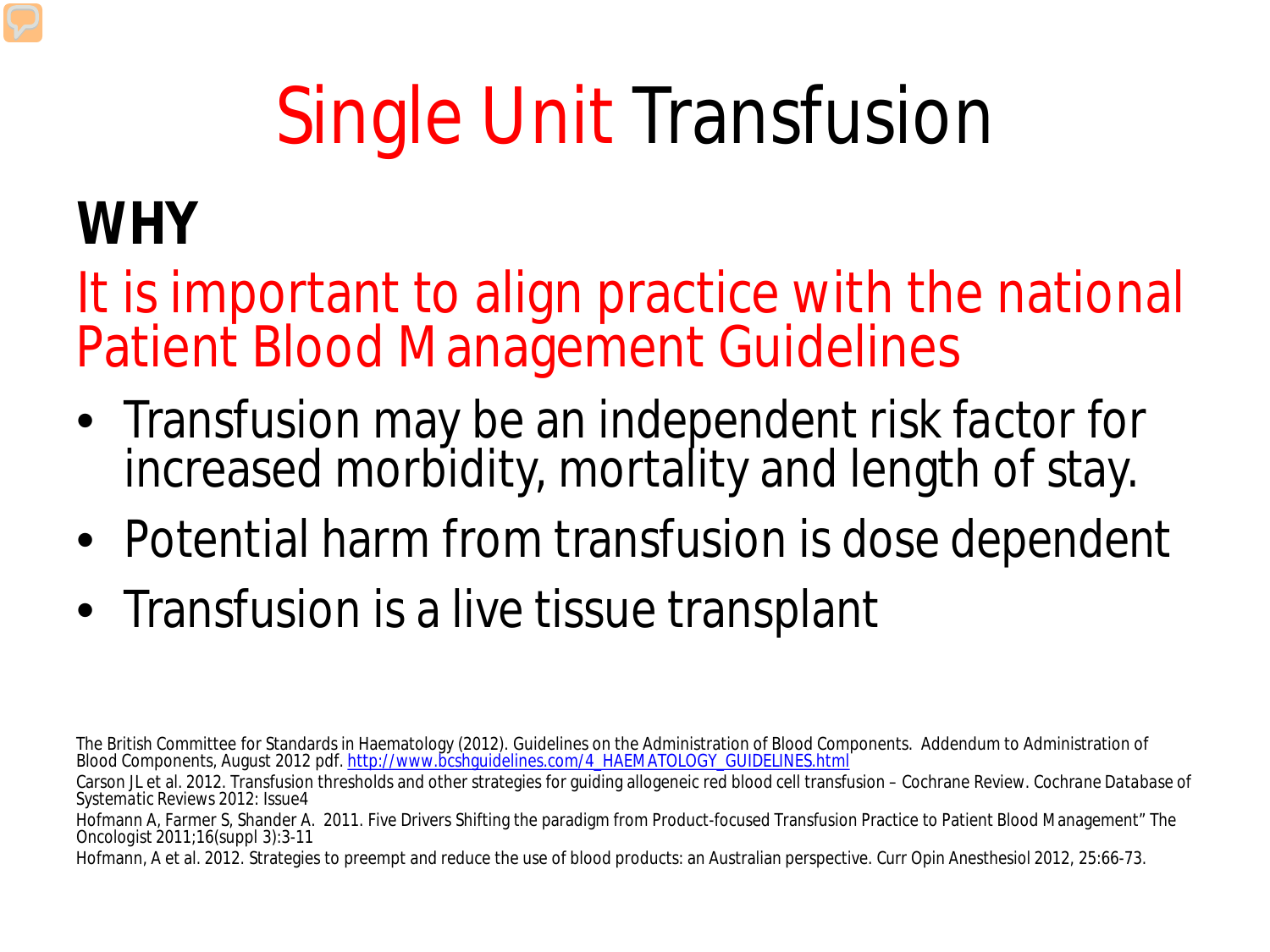#### **Reason 1:**

Each transfusion increases the risk of nosocomial infection increases other morbidities

Analysis of 11,963 patients after CABG surgery showed that perioperative RBC transfusion was associated with a dose-dependent increased risk of postoperative cardiac complications, serious infection, renal failure, neurologic complications, overall morbidity, prolonged ventilator support, and in-hospital mortality.

Koch CG et al. Morbidity and mortality risk associated with red blood cell and blood-component transfusion in isolated coronary artery bypass grafting. *Crit Care Med* 2006, 34: 1608-1616.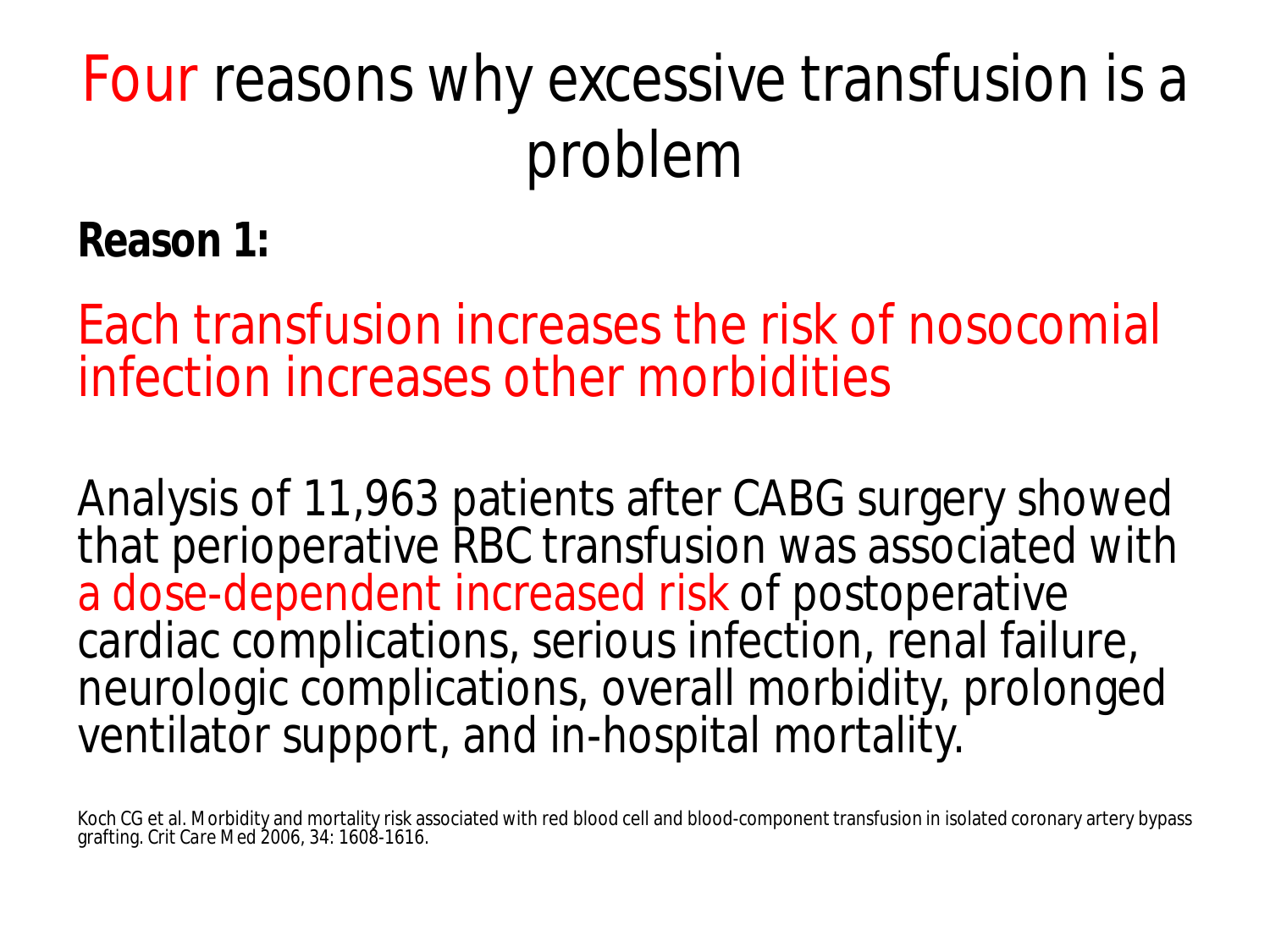**Reason 2:**

Transfusion requirements after cardiac surgery (TRACS) study prospectively demonstrated the safety of a restrictive strategy of red blood cell (RBC) transfusion in patients undergoing cardiac surgery. Also reported: the higher the number of transfused RBC, the higher was the number of clinical complications.

Hajjar LA et al. Transfusion requirements after cardiac surgery: the TRACS randomised controlled trial. *JAMA,* **304**:1559-1567.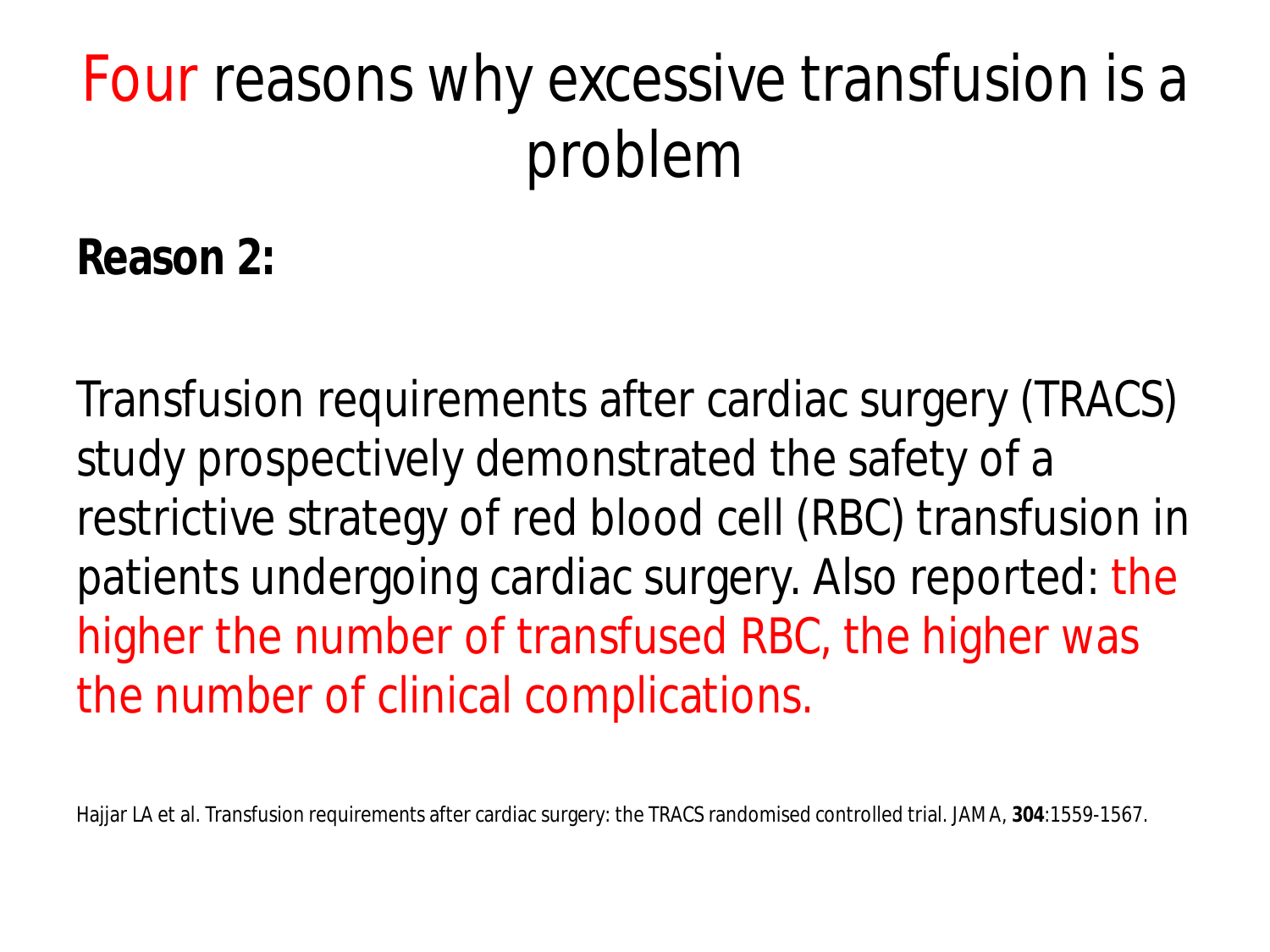**Reason 3:**

Transfusion associated circulatory overload (TACO) is among the high risk adverse effects of red cell transfusion (up to 1 in 100 per unit transfused).

National Blood Authority, 2012. *Patient Blood Management Guidelines: Module 2 - Perioperative.* Appendix B, Table B.2.Transfusion Risks in perspective.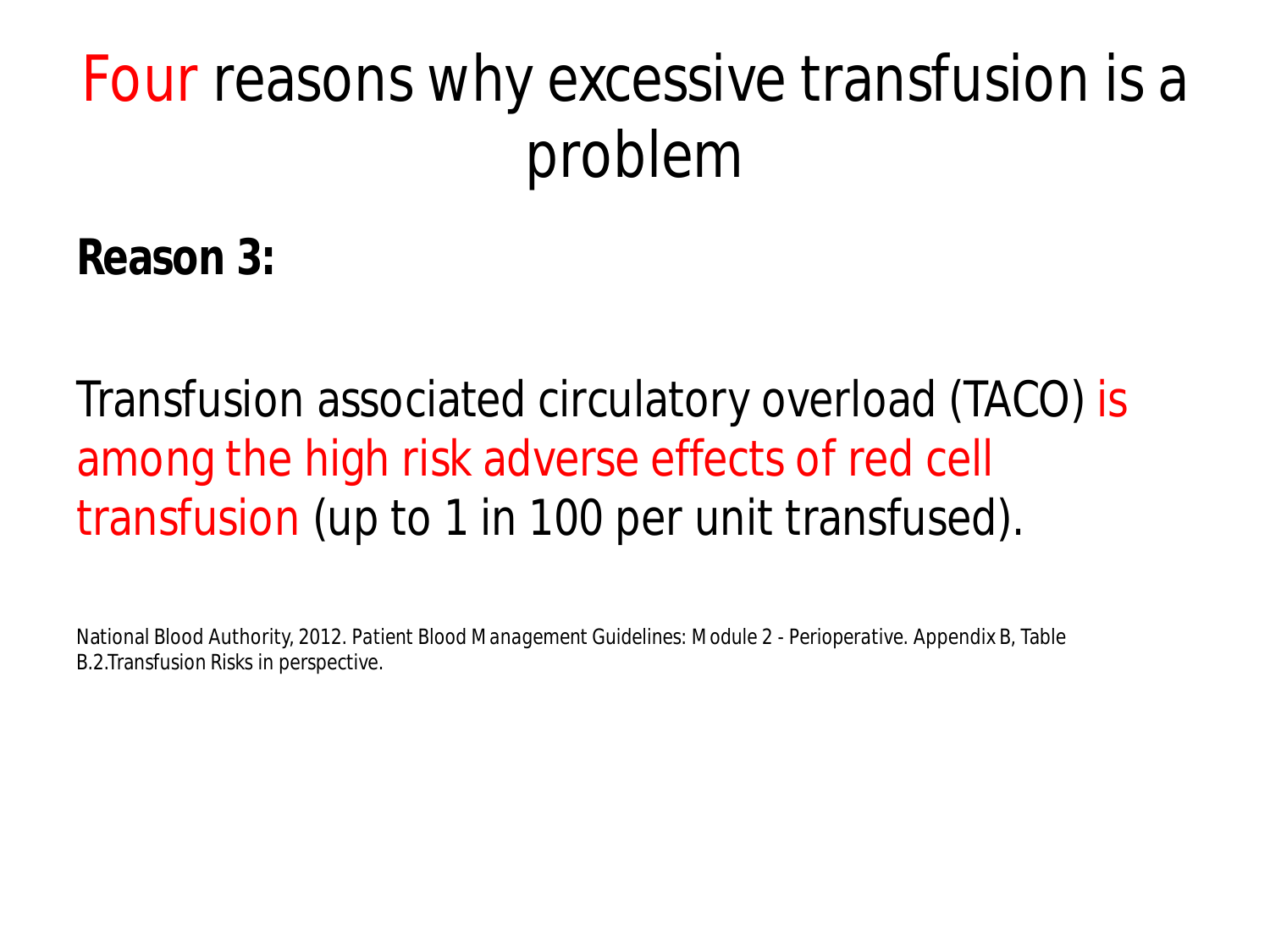**Reason 4:**

Perioperative red blood cell transfusion is the single factor most reliably associated with increased risk of postoperative morbid events after isolated coronary artery bypass grafting. Each unit of red cells transfused is associated with incrementally increased risk for adverse outcome.

Koch CG et al. Morbidity and mortality risk associated with red blood cell and blood-component transfusion in isolated coronary artery bypass grafting. *Crit Care Med* 2006, 34: 1608-1616.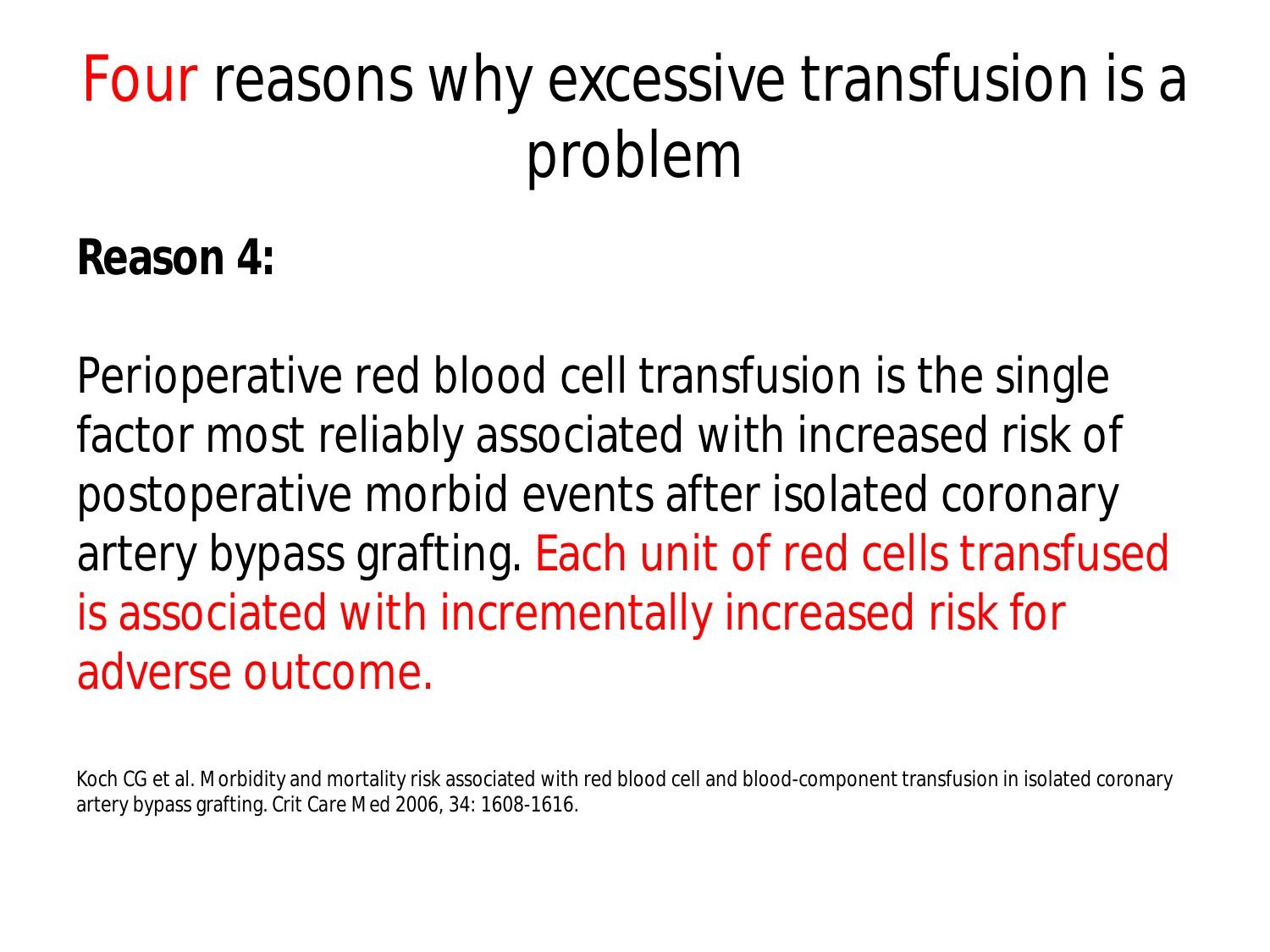Implementing a guideline "**Every ONE matters**"

#### **HOW**

- Identify **key staff** / team responsible for implementation
- Approval and endorsement CHAMPIONS
	- From Transfusion Governance Committee / Patient Blood Management Committee
	- Medical and nursing leadership
	- Transfusion Medicine leadership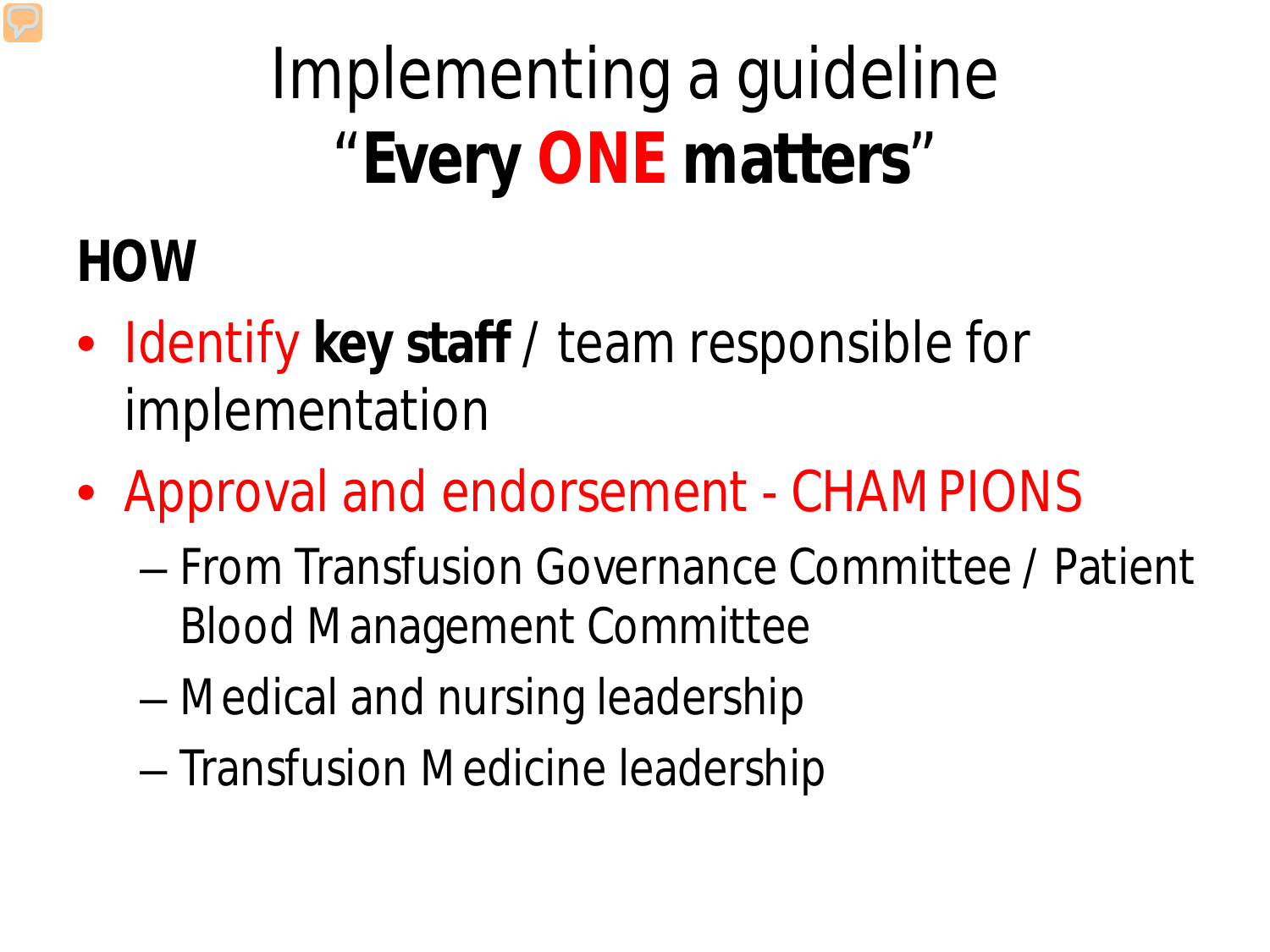### Implementing a Guideline "**Every ONE matters**"

- Implementation
	- *Hospital wide* education; medical, nursing, laboratory staff, in all clinical areas that administer blood products
	- Encourage clinical champions to spread the message
	- Include in orientation education for new staff
	- Key messages, visible signage, electronic media, newsletters.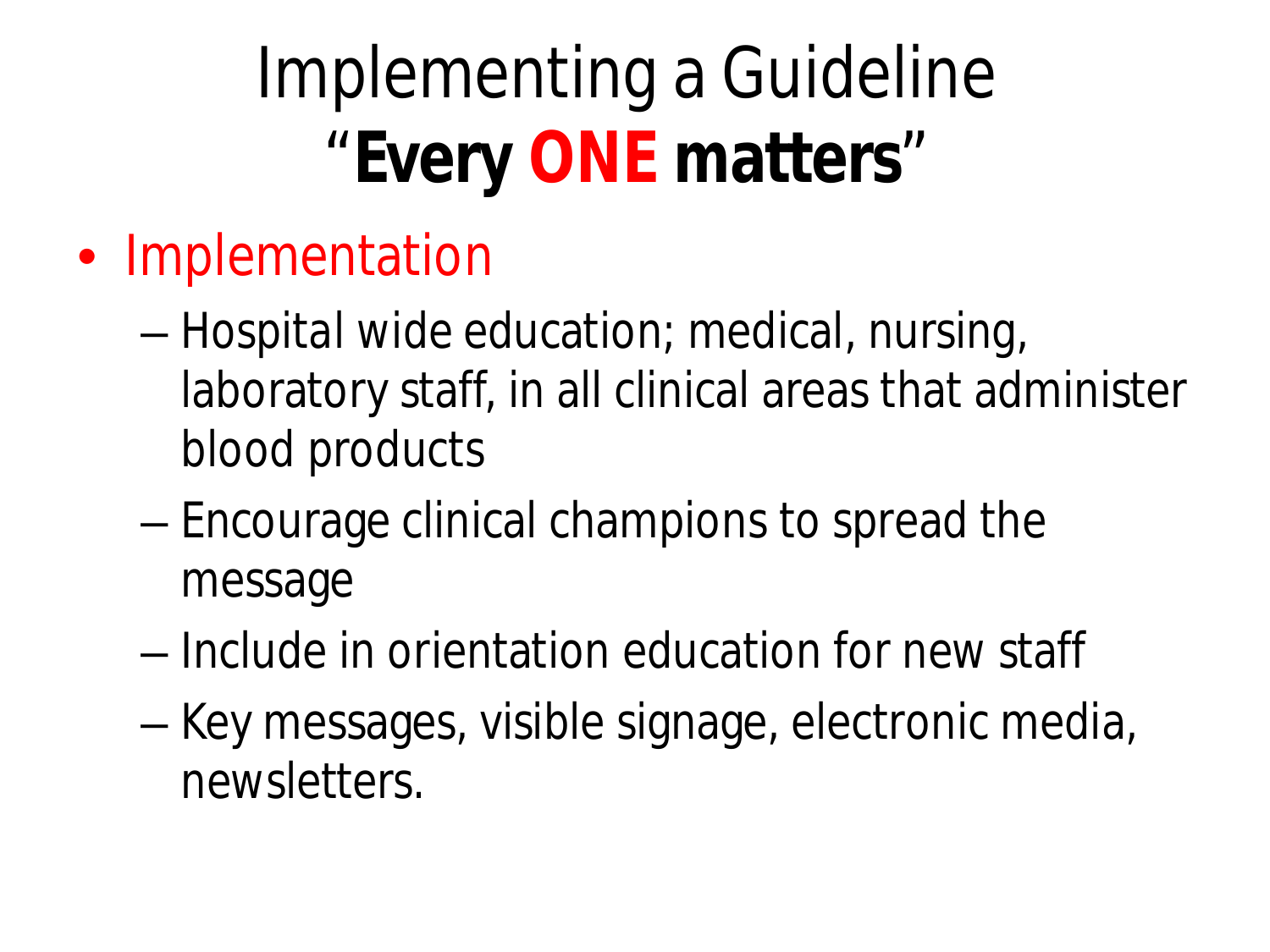## Clinical Support is Vital

#### Empower and Support

- Nursing and Laboratory staff who question the appropriateness of a request for blood must have:
	- Documentation of the guideline outlining criteria for a second unit of blood
	- Ready access to medical support Champions to discuss episodes of apparent non-compliance
	- Educational material to give to staff unaware of the guideline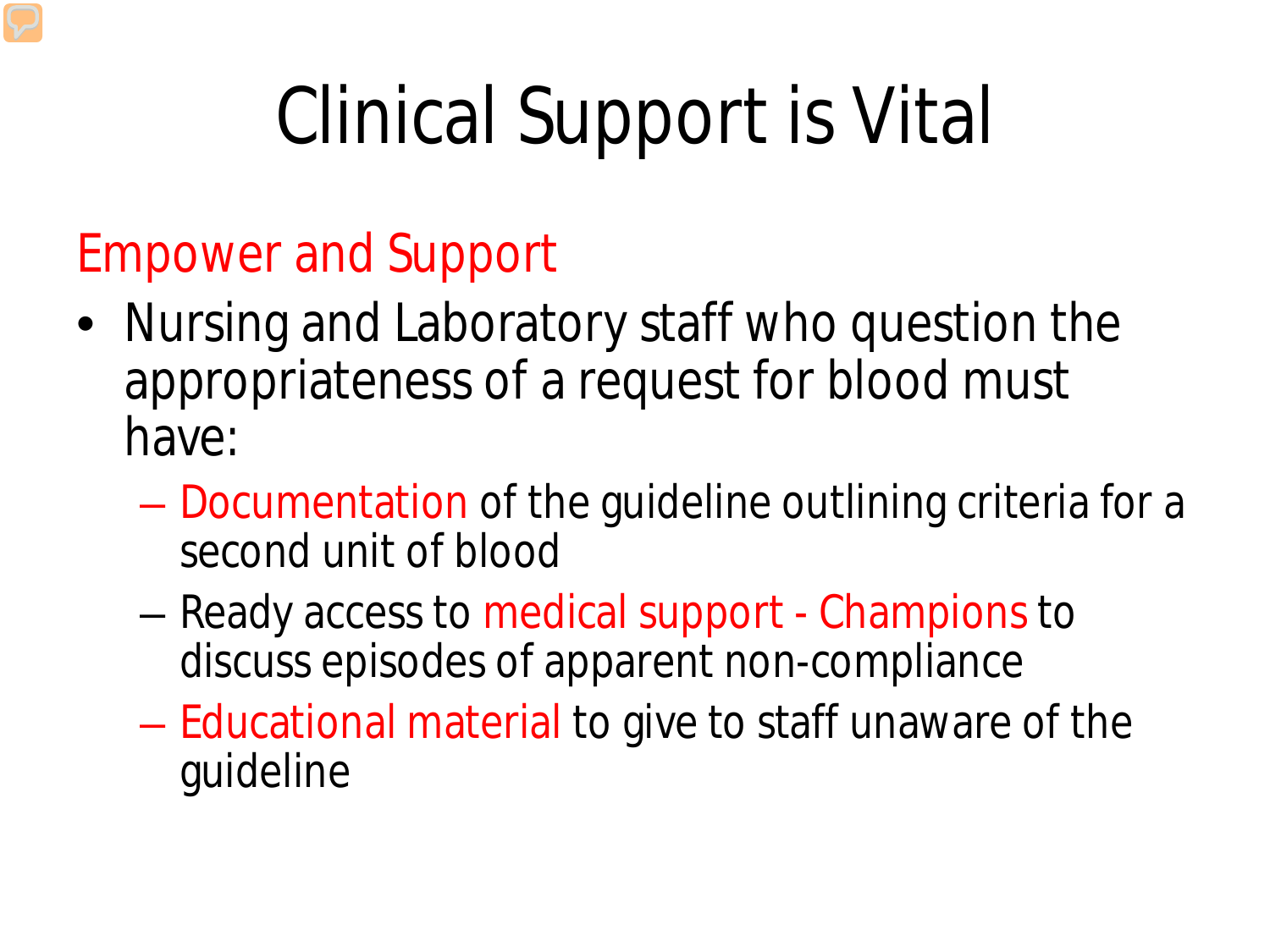## Guiding Compliance

- Empower and support staff to question prescription / order for blood products
	- Laboratory staff, nursing staff, medical staff
	- Guideline accessible at prescription point and in laboratory including prompts for questions about compliance
	- Inclusion criteria for second unit
- Prompt patients to enquire about blood transfusion requirements
- Support from clinical champions to resolve challenges to requests
- Utilise Computerised Physician Order Entry systems if available to guide transfusion decisions and compliance to the guideline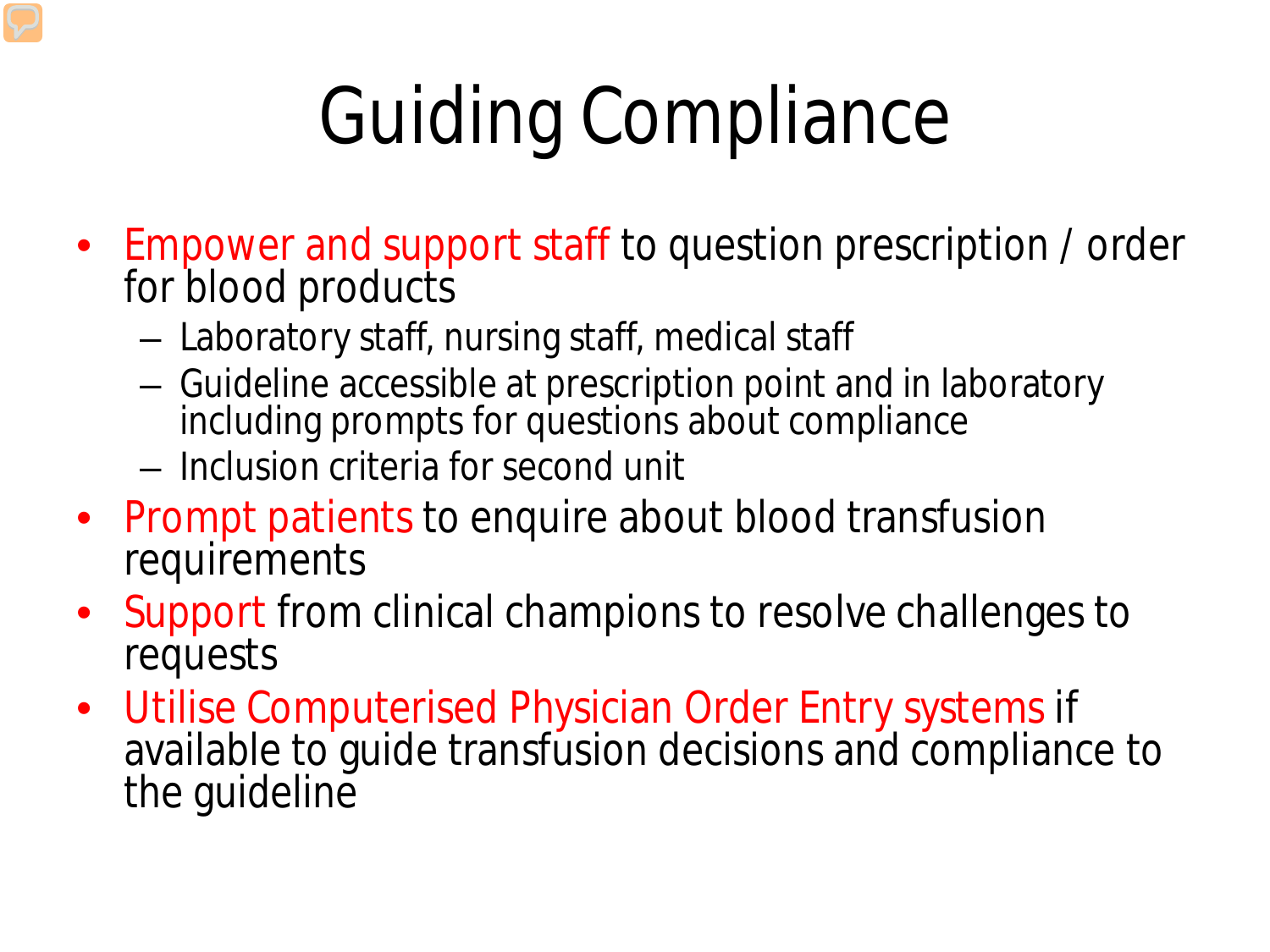### Collect and Report Data

#### Data collection

- Statistics from laboratory systems:
	- —blood packs ordered daily from the Blood Service
	- —Daily transfusion numbers units, patients
	- —Number of single unit transfusions
- Log of non-compliant requests to laboratory / local Incident Management System
- Audit of patient medical record for transfusions

\*Please note: incidents, adverse events and near misses should continue to be recorded in your incident management system.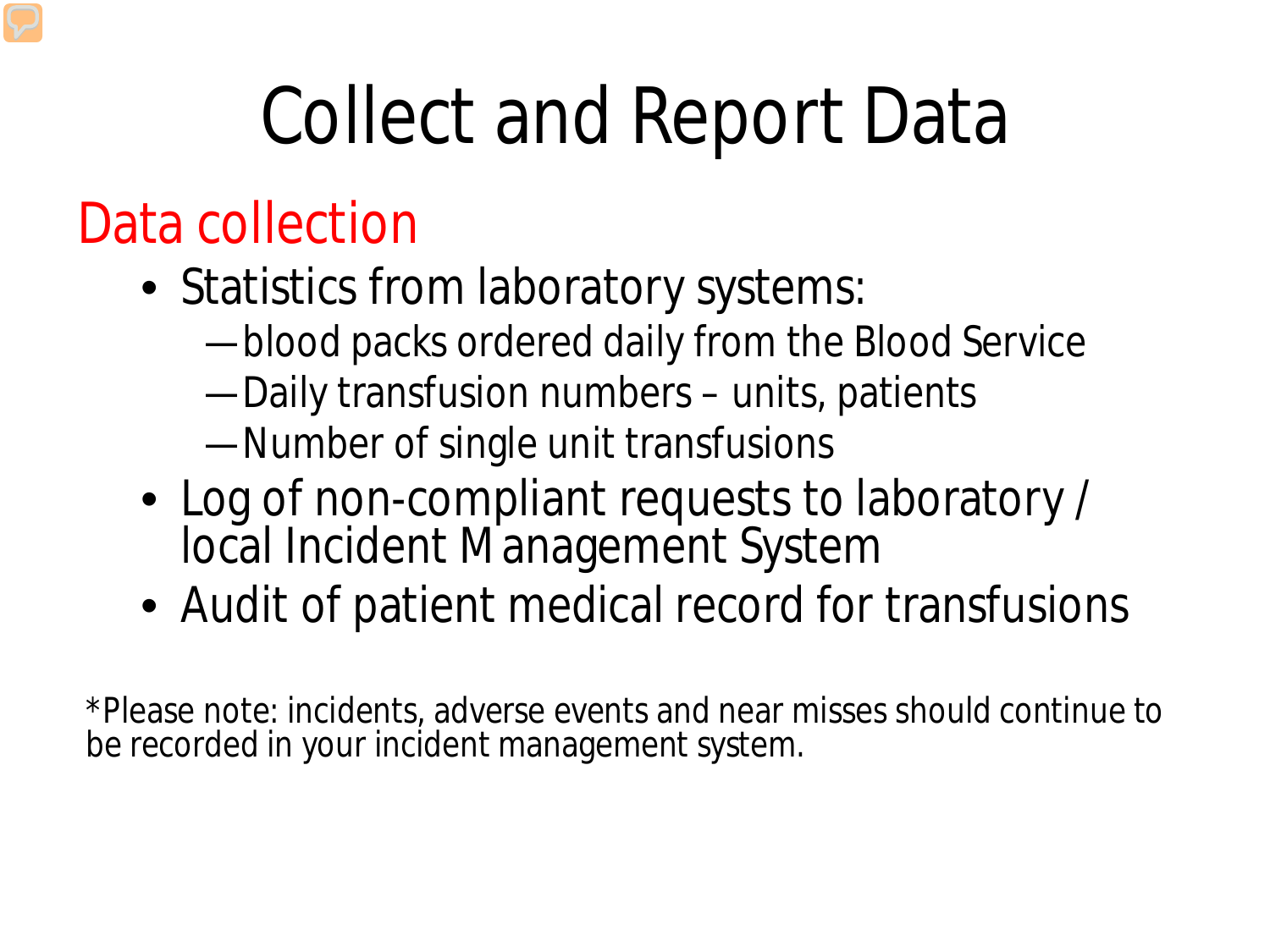### Report Data / Feedback

- Reporting Progress Feedback data
	- To Transfusion Governance Committee, quality committee, clinical governance / executive
	- Medical specialties / divisions, nursing meetings, laboratories.
	- Benchmark between departments, hospitals, health services, states.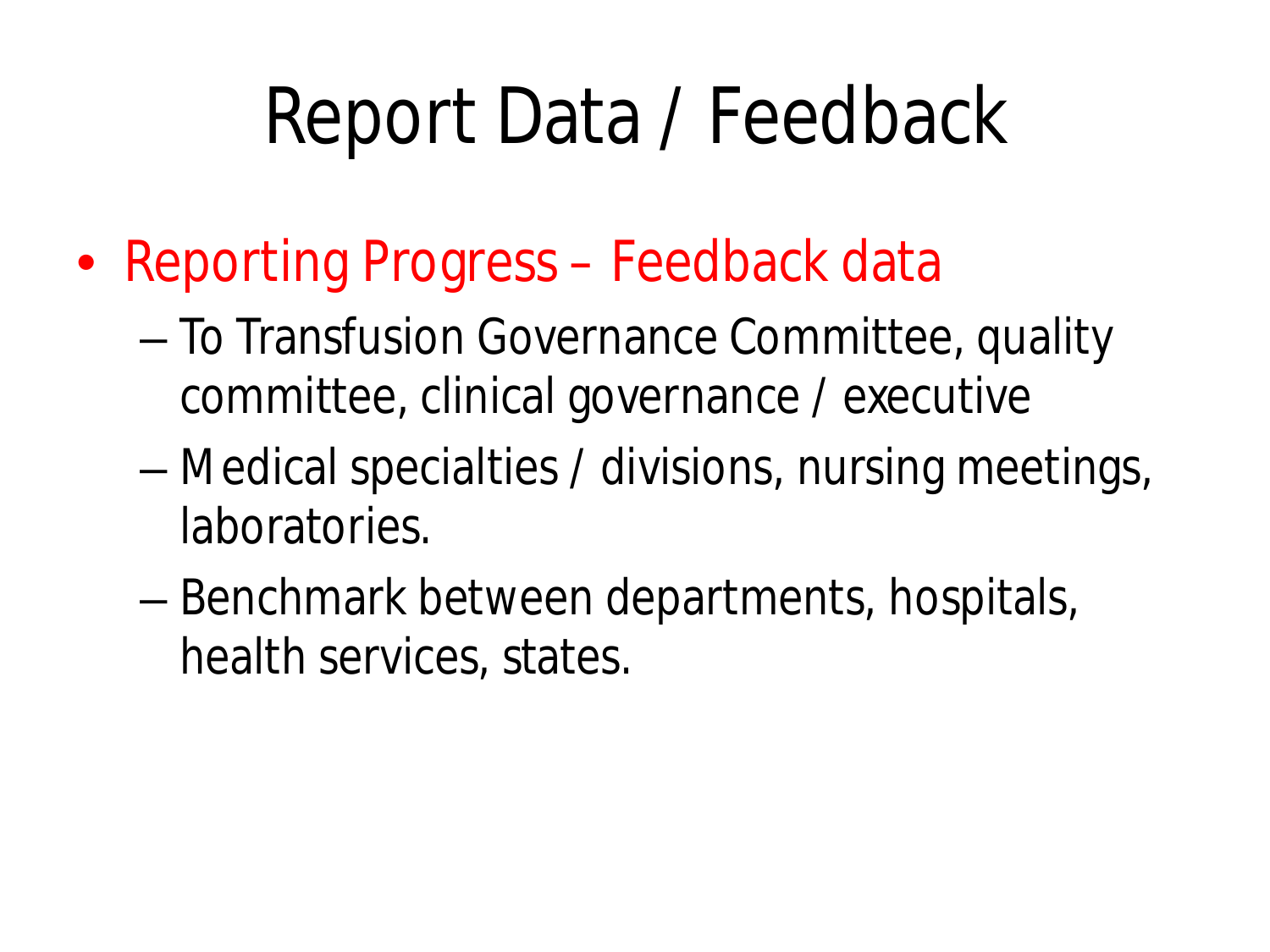### Review and Feedback

- Benchmark internally, locally, externally.
- Share statistics and reports with staff
- Provide a forum for discussion of difficulties, and seek resolutions to problems
- Provide access to articles / reports about progress and new developments
	- in single unit transfusion
	- Patient Blood Management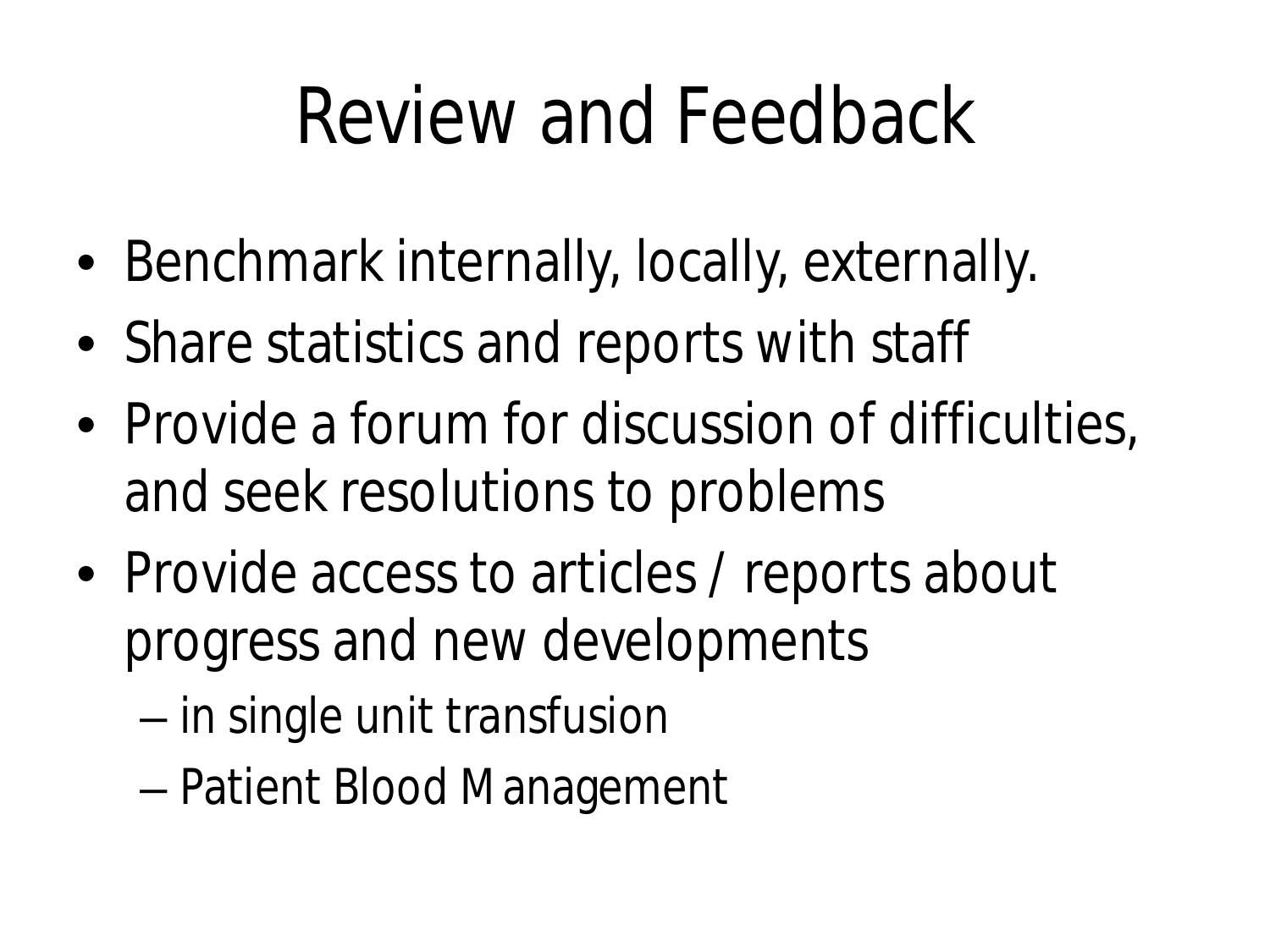

### **Every ONE matters**

Transfuse **One** Unit

I

#### Re-assess the patient

**Don't increase the RISKS** if NO BENEFIT